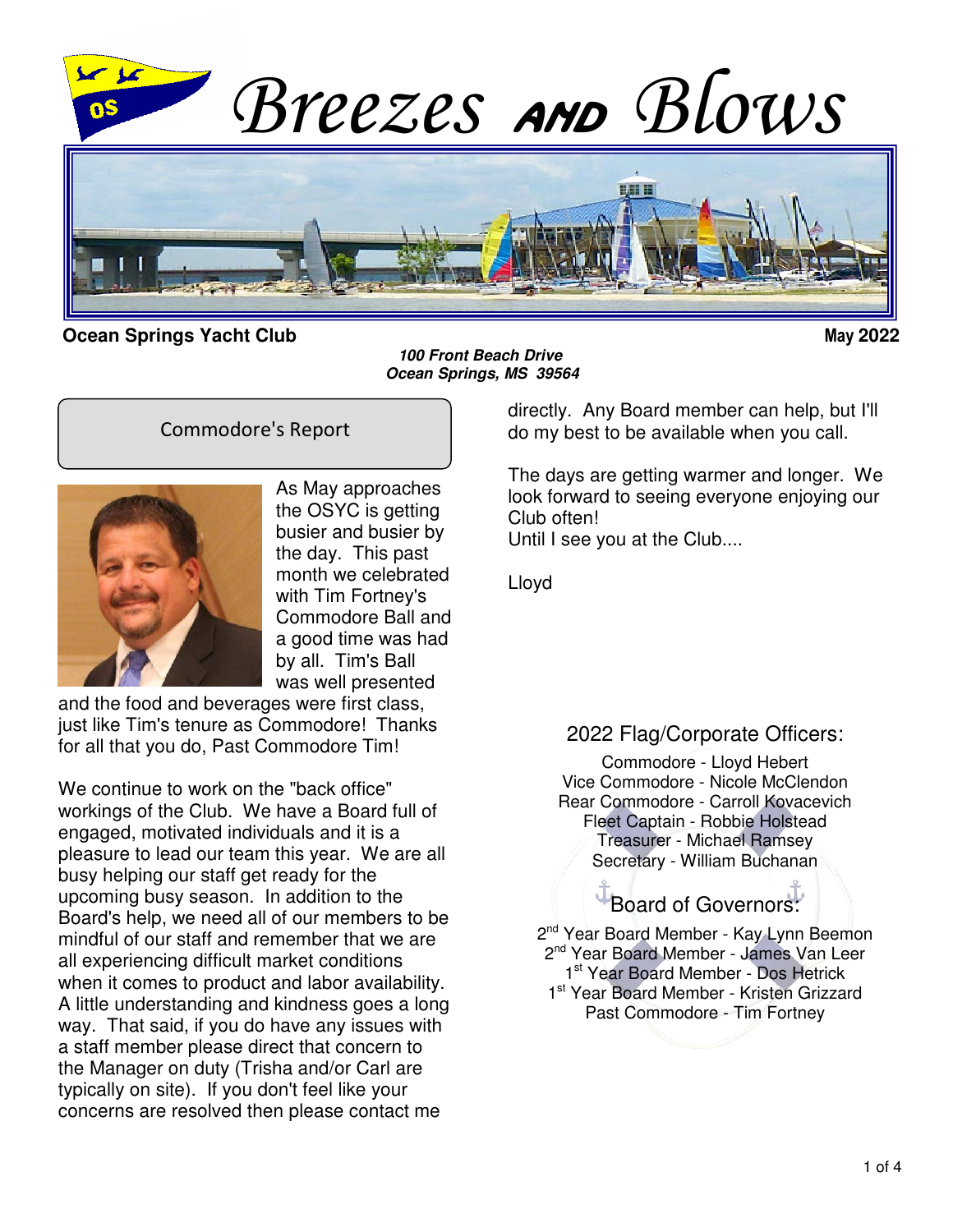

## *Ocean Springs Yacht Club ~* **https://www.osyc.com** **P.O. Box 821, Ocean Springs MS 39566 (228) 875-1915**

 $\overline{1}$ 

## From the Rear Commodore, Carroll Kovacevich



I do believe that was the largest April Fools Regatta we have ever had!! Sailors came from near and far. A salute to Fleet Captain Robbie Holstead and all who made it so successful. A special thanks goes out to Hobie Division 15 and Regatta Chairpersons and OSYC members Michael McNeir and Krista Vind. Fantastic job!!

We would ask that no Club chairs be taken off property and used at the beach. We were not going to be too strict about this, but on a few occasions chairs were left on the beach which resulted in a couple of them being damaged. So chairs stay on OSYC property!

Keith Fullilove and his son Andrew have finished the lighting around the Club. Not only does it improve the Club's appearance, it also greatly improves security. Thank you Keith and Andrew!!

The landscaping in front of the pool has been completed thanks to the efforts of Tricia Aultman and Past Commodores Tim Fortney and Joe Pocreva. Also the work requires a "thank you" to Past Commodore Pat Sheehan for the use of his tractor. The pergola has a swing now thanks to Tricia and Tim.

Young or old. Big or small. Short or tall. Please don't pick the flowers, ya'll!!

I'll leave you with this thought.........

Ladies get your hats ready for the first Saturday in May ... THE RUN FOR THE ROSES!!!!!!!!!!

### From the Fleet Captain, Robbie Holstead FleetCaptain@OSYC.com



Greetings from your Fleet Captain -

Spring is here and we held our  $1^{\overline{st}}$  regatta in early April, Hobie Midwinters East and the April Fools Regatta. We had 50 boats entered and got 2 great days of sailing on Biloxi Bay. Unfortunately the  $1<sup>st</sup>$  days of sailing was

canceled because of the wind being to big and the seas to large. We had 5 fleets with boats from 15 states. The sailing was great and everyone enjoyed the regatta. With the volunteer support from our club members, the sponsorship and support of Hobie Division 15, our members Michael McNeir & Krista Vind are leads of Div. 15, Dee Boudreaux getting donations from our local merchants for the raffle, and the Ocean Springs Sailing Squadron a very successful event was held. Also our staff did great job of getting through a very busy weekend. Thanks to everyone for your support!!

Our next event is 1699 Regatta April 30-May 1. The event this year is a youth regatta on Hobie Waves.

The end of May will bring the  $53<sup>rd</sup>$  Annual Slip to Ship Regatta. This is one of our largest events every year and brings out sailors from all along the Gulf Coast. If you would like to be involved just let me know by email @ fleetcaptain@osyc.com

The new online signup at osyc.com for use of club boats is almost finished and should be up and running in the next week. This you make it easier to sign up for club boat use once you certified.

Look forward to seeing everyone at the club or on the water!!

Robbie Holstead OSYC Fleet Captain

Carroll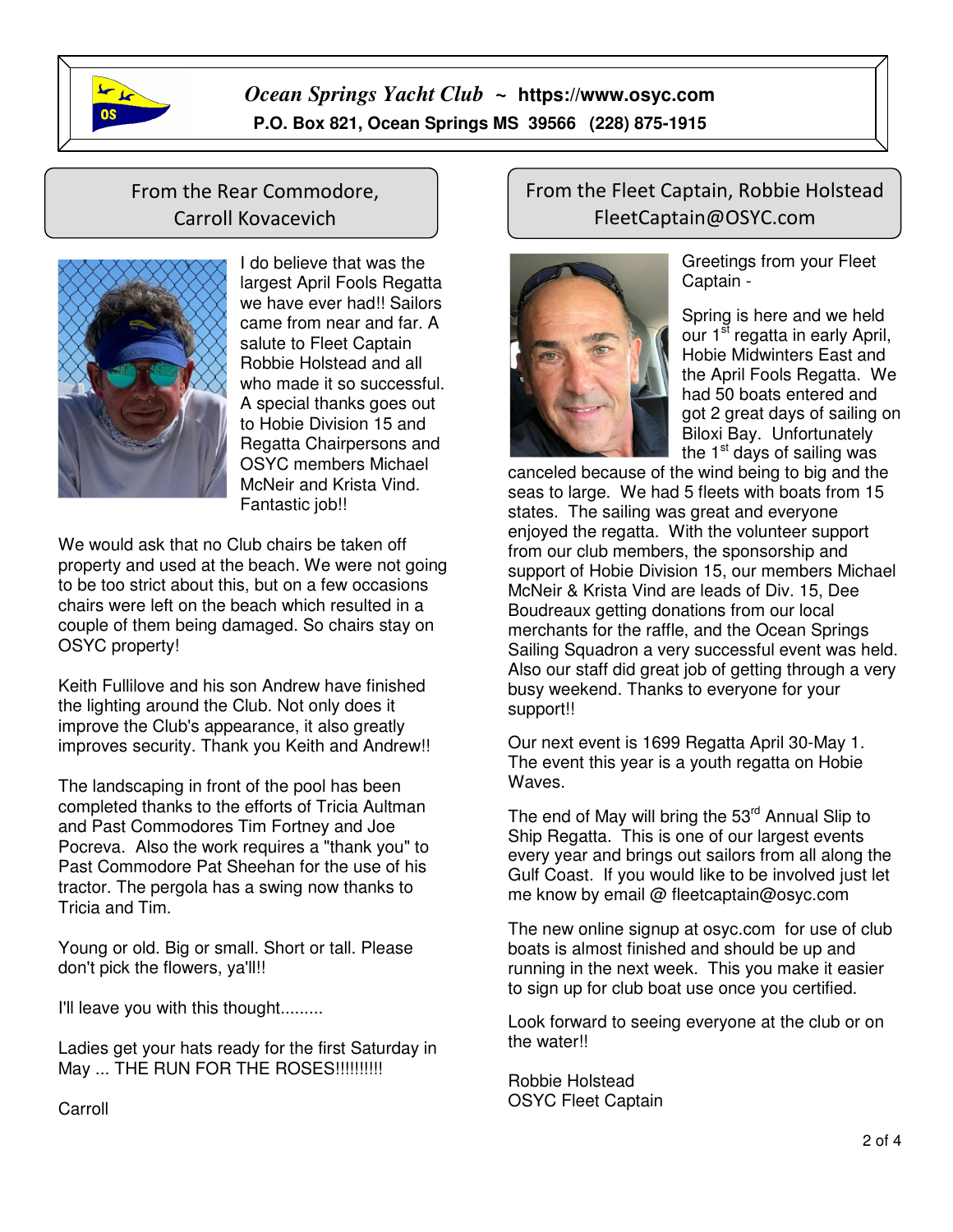

*Ocean Springs Yacht Club ~* **https://www.osyc.com** **P.O. Box 821, Ocean Springs MS 39566 (228) 875-1915** 

# 2022 OSYC/OSSS Regatta Schedule

April 8, 9, & 10 2022 Midwinters East and April Fools Regatta

> April 30 - May 1 1699 Regatta

May 28 & 29 Slip to Ship Regatta

June 11 & 12 Chapman Regatta Mississippi Coast Yachting Association OSYC hosting with Singing River Yacht Club

> June 18 Round the Horn

June 20-24 Hobie 20 North American Championship and Youth Hobie Wave North American Championship

> July 9 & 10 Island Hop

August 27 & 28 Katrina Memorial Regatta amd OSYC Club Wave Championship

> October 22 & 23 Shearwater Regatta

#### Past Commodore's Corner

Sailing in the Biloxi Bay is gift. Admittedly I'm generally game to sail just about wherever I can; however, this little corner of the world has a particular charm.

The peaceful protected playground at the edge of our beach is just the place to learn how to bend the wind 'round your sails and find that magic lift needed to embrace that charm. I suppose if I were talented enough to adequately describe what it feels like it would make your discovery just a scoche less glorious.

Go get wet!

Past Commodore Joe Pocreva